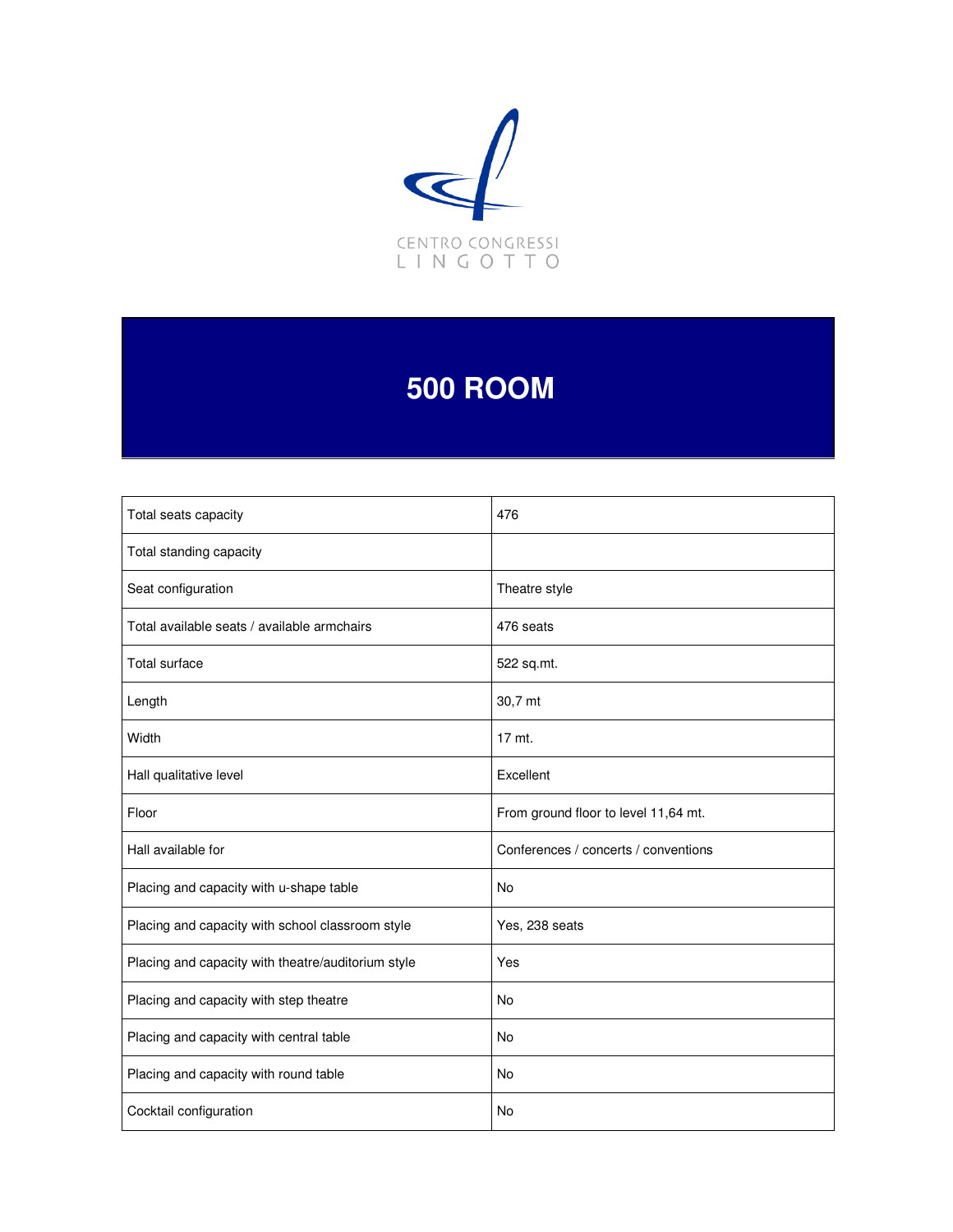| Fixed or removable seats         | Fixed chairs                       |
|----------------------------------|------------------------------------|
| Chairs or armachairs             | Armchairs                          |
| Seats or armchairs width         | 56 cm                              |
| Corridor width between armchairs | 120 cm. wide each                  |
| Overturnable desk                | Yes                                |
| Overturnable desk dimensions     | 29 x 21 cm                         |
| Fixed speakers'table             | Mobile                             |
| Removable speakers'table         | Yes                                |
| Presidential table               | Yes                                |
| Speakers' table dimension        | Dim cm. 800 x 90 x h.74            |
| Speakers' table seats            | <b>Max 12</b>                      |
| Platform/stage                   | Stage                              |
| Stage dimension                  | Mt. 16 x 4,96 x 0, 51              |
| Lighting system                  | Yes                                |
| Speakers' podium                 | Size: cm. 70 x 44 x h. 131         |
| Heating system                   | Yes                                |
| Air-conditioning                 | Yes                                |
| Cleaning frequency               | Daily                              |
| Maintenance frequency            | Scheduled program (every 3 months) |

| Modular room                                             | No |
|----------------------------------------------------------|----|
| Subdivisible room with movable wall and sliding curtains | No |
| Modular structure                                        | No |

| Ceiling minimum height | $3.10$ mt.       |
|------------------------|------------------|
| Ceiling maximum height | 8.85 mt.         |
| Number of entances     | 2 main entrances |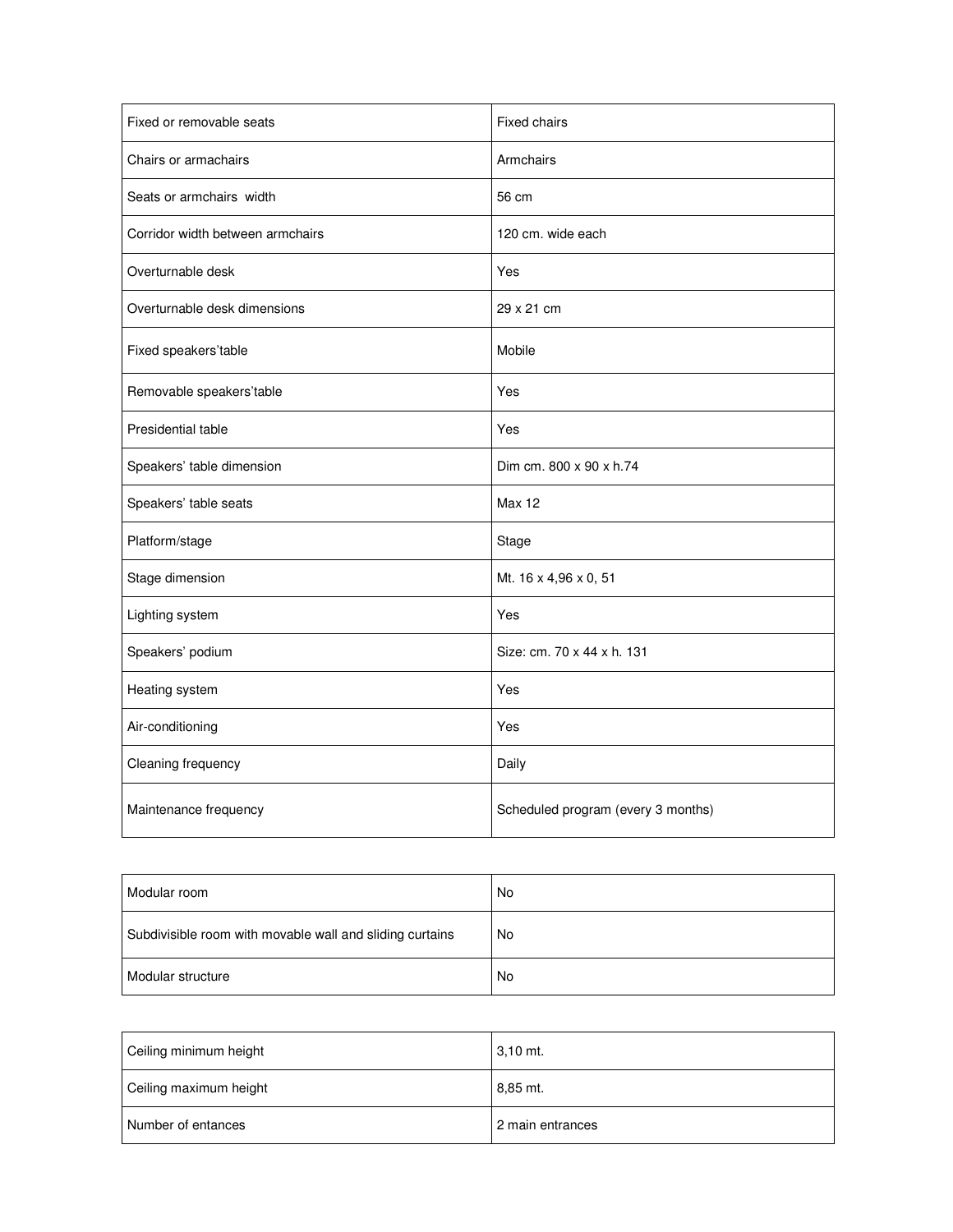| Dimension entrances                                     | 2,05 x 2,30 mt. |
|---------------------------------------------------------|-----------------|
| Main entrance width                                     | $2,05$ mt.      |
| Main entrance heigth                                    | 2,30 mt.        |
| Number of windows and dimension of fixed glass<br>walls | None            |
| Number of emergency exits                               | Yes, 10         |
| Total number of vehicles entry                          | No              |
| Access to disabled people                               | Yes             |
| Pedestrian access                                       | Yes             |
| Access by vehicles / car access / from road             | No.             |
| Access to stage from road                               | No              |

| Soundproofing                       | Yes                               |
|-------------------------------------|-----------------------------------|
| Room dimming                        | Yes                               |
| Daylight                            | No.                               |
| Dimming lighting system             | Yes                               |
| Openable glass ceiling              | <b>No</b>                         |
| Fire-fighting devices               | Yes                               |
| Exhibiting possibility              | Yes, according to approved layout |
| Availability of tables for seminars | <b>No</b>                         |

# **EQUIPMENT AVAILABLE**

## **AUDIO EQUIPMENT**

| Amplification system               | Yes |
|------------------------------------|-----|
| Sound system / audio recording     | Yes |
| Sound system / sound amplification | Yes |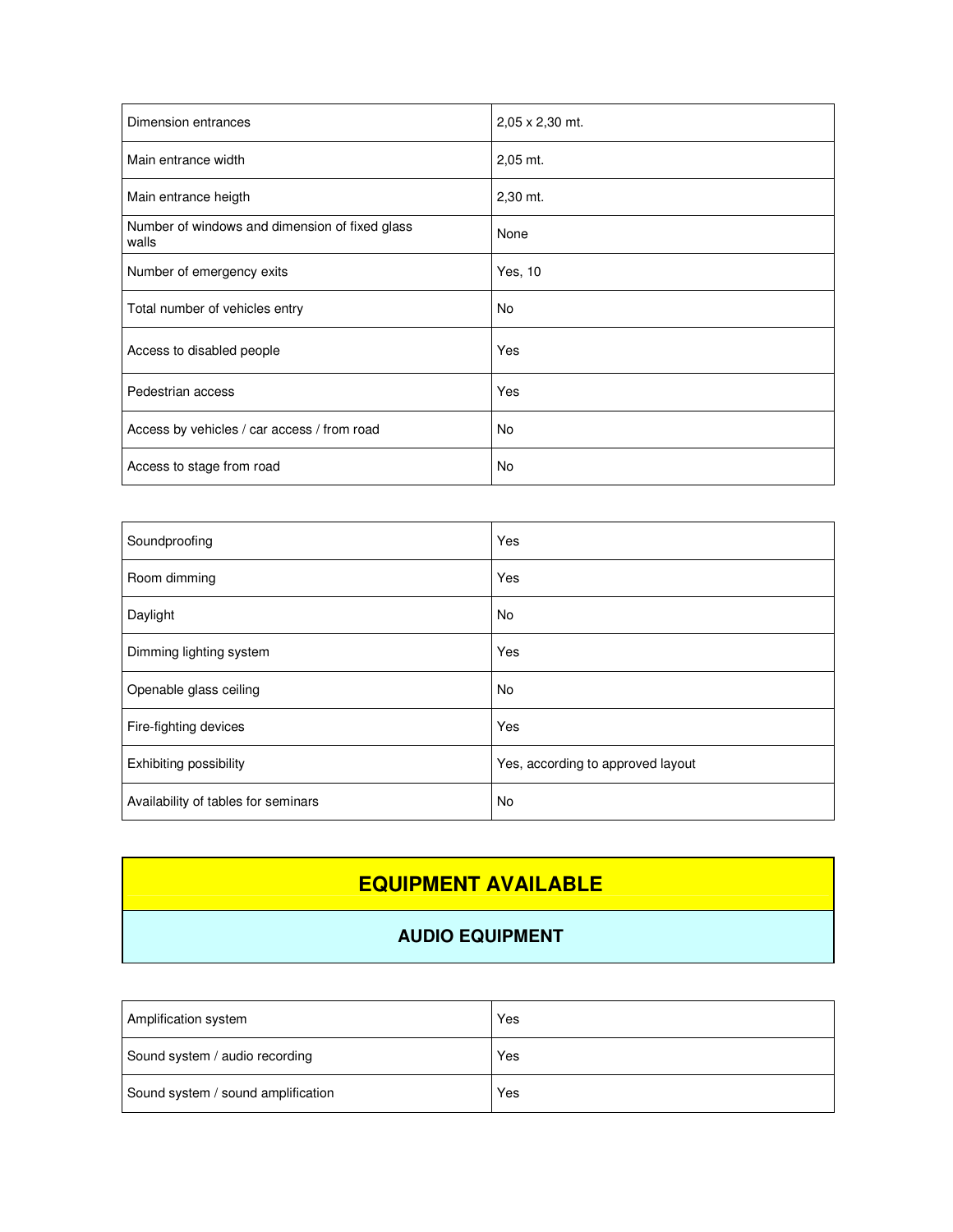| Microphone on speakers'table | N. 6                                    |
|------------------------------|-----------------------------------------|
| Microphones                  | Clip on mike and headset mike on demand |
| Wireless microphone          | N.2                                     |
| Recorder                     | $\star$                                 |

#### **VIDEO EQUIPMENT**

| Connections for video-conference                        | $\star$                     |
|---------------------------------------------------------|-----------------------------|
| Conference call system                                  | $\star$                     |
| TV plug                                                 | $\star$                     |
| Audio and video wiring                                  | $\star$                     |
| Fiber optic cable for external projections              | $\star$                     |
| Satellite link                                          | $\star$                     |
| Cabin / projection system                               | $\star$                     |
| A/V control room                                        | $\star$                     |
| Bright display                                          |                             |
| Fading                                                  | $\star$                     |
| Double projection slides                                | $\star$                     |
| System of video recording                               | $\star$                     |
| Video-projector                                         | $\star$                     |
| Position of video-projector                             | * At the bottom of the room |
| Possibility of connection between videoprojector and PC | $\star$                     |
| Video-projector's power                                 | $\star$                     |
| Video-projector's model                                 | $\star$                     |
| Video projector (with interface) and recording set      | $\star$                     |
| Video-recorder                                          | $\star$                     |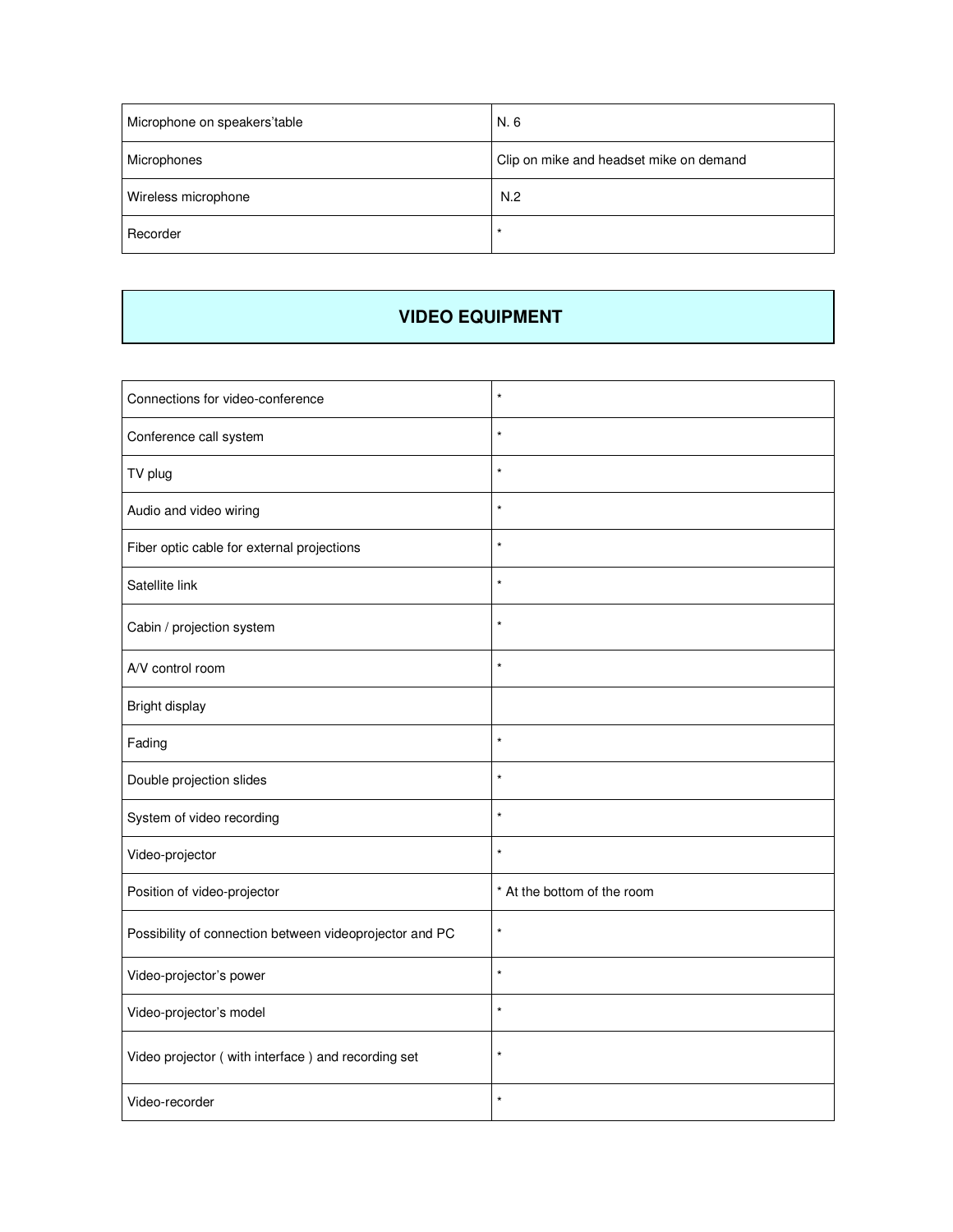| Number of videorecorders            | $\star$        |
|-------------------------------------|----------------|
| Videorecorder's model               | $\star$        |
| Camera                              | $\star$        |
| Number and location of cameras      | $\star$        |
| Back-projection / video-wall system | $\star$        |
| Monitor on speakers' table          | $\star$        |
| Slide projector                     | $\star$        |
| Front or back projector             | $\star$        |
| Laser pointer                       | $\star$        |
| Mega-screen                         | $\star$        |
| Frame-screen                        | <b>No</b>      |
| Powered screen                      | Yes            |
| Screen dimensions                   | Dim. mt. 6 x 4 |
| Flipchart                           | $\star$        |
| Overhead projector                  | $\star$        |
| Magnetic blackboard                 | $\star$        |
| Remote control on speakers' table   | $\star$        |
| Closed circuit TV                   | $\star$        |
| Digital clock                       | $\star$        |

## **INFORMATICS AND TELEMATICS EQUIPMENT**

| Internet access corner        | $\star$ |
|-------------------------------|---------|
| PC connections                | $\star$ |
| IT equipment                  | *       |
| Number of available computers | $\star$ |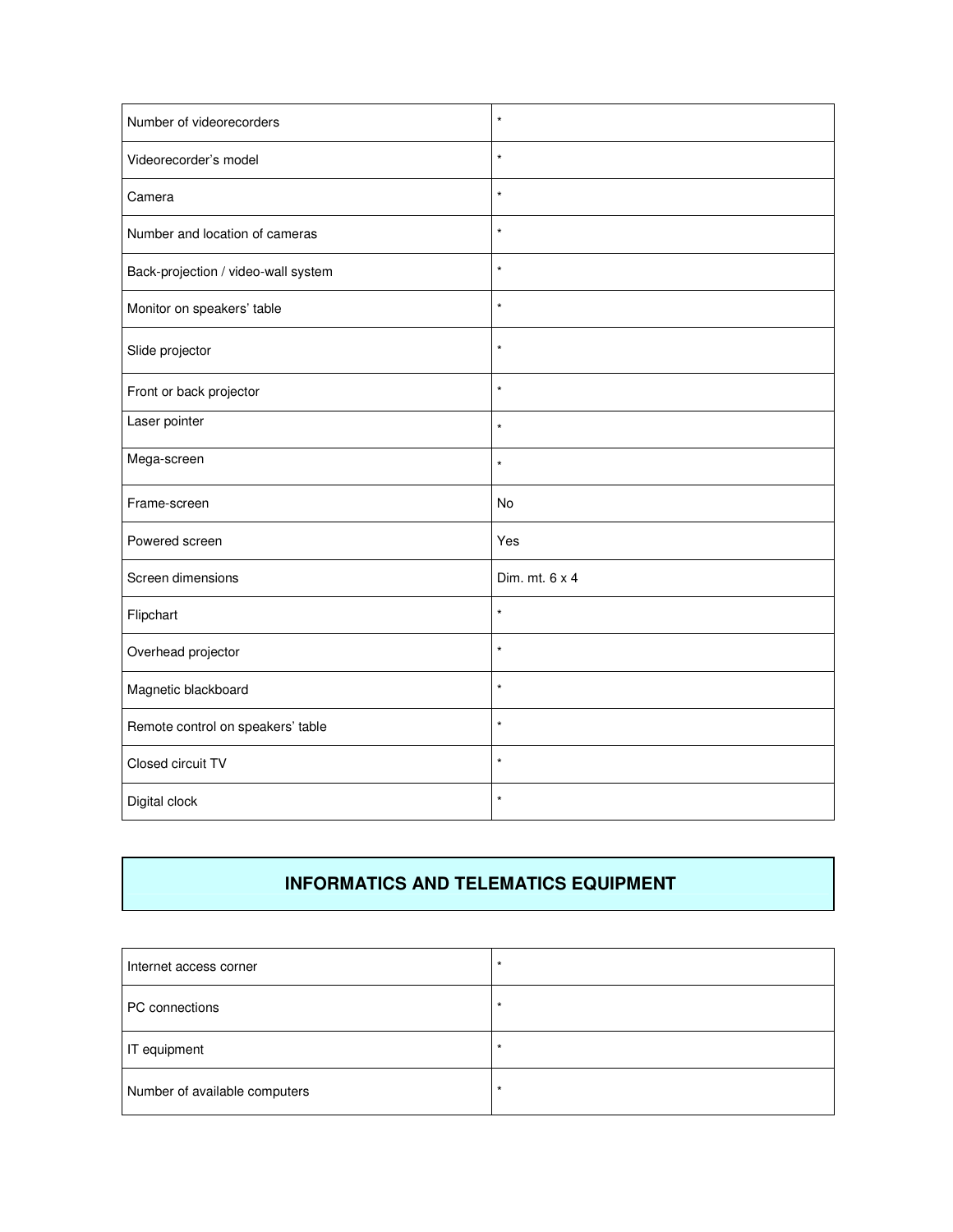| PC model included   | $\star$ |
|---------------------|---------|
| Networked computers | $\star$ |
| IT network          | $\star$ |
| Cabled networks     |         |

#### **EQUIPMENT FOR SIMULTANEOUS TRANSLATION**

| Simultaneous translation system                                        | $\star$        |
|------------------------------------------------------------------------|----------------|
| Simultaneous translation system / cabins of (cable) (ISO)              | Yes            |
| Number of fixed cabins                                                 | N.4            |
| Available area for mobile cabins                                       | Yes            |
| Headphones / headset for simultaneous translation (infrared<br>system) | * Min. 50      |
| Available interpreters' seats                                          | N. 2 per cabin |

## **ELECTRICITY**

| Available electrical power                   | 10 kilowatt |
|----------------------------------------------|-------------|
| Available electrical connections and sockets |             |

## **TELEPHONE EQUIPMENT**

| Telephone connection for external line | $\star$ |
|----------------------------------------|---------|
| Available telephone lines for guests   | $\star$ |
| <b>ISDN</b> lines                      | $\star$ |
| Telephone line on speakers'table       | $\star$ |
| Fax                                    | $\star$ |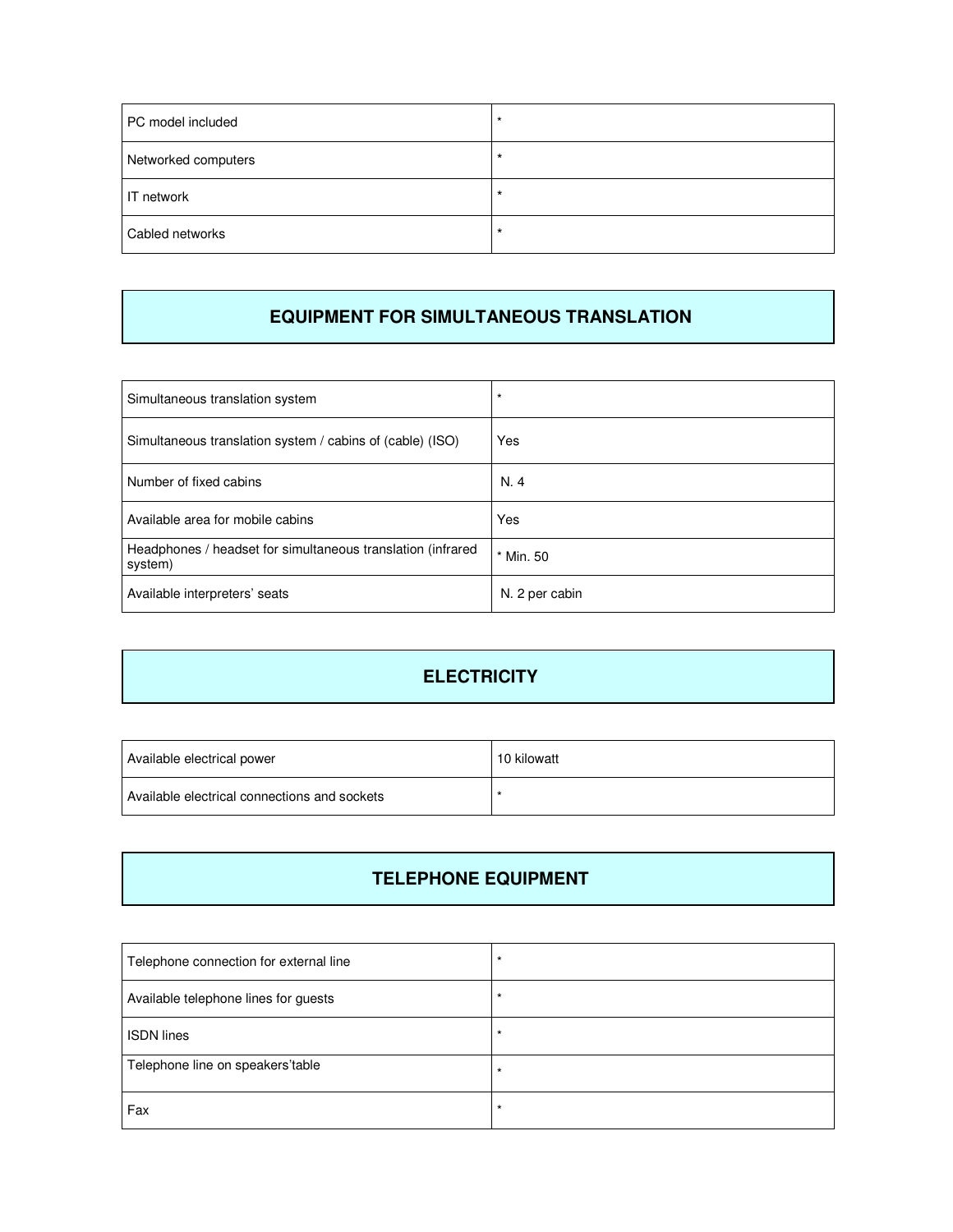| Telex                                  |  |
|----------------------------------------|--|
| Voting system (electronic / wireless)  |  |
| Technical staff / technical assistance |  |
| Photocopying machine                   |  |

#### **EQUIPMENT AVAILABLE ON REQUEST**

| Technical equipment rental  | Yes               |
|-----------------------------|-------------------|
| Electrical equipment rental | Yes               |
| Furniture items             | See attached form |
| Floorplan                   | See attached form |

# **CONTRACTS**

| Timing and procedures of provided services       | Established from time to time                                                                                                                                                                                                                                                                                                                                                                   |
|--------------------------------------------------|-------------------------------------------------------------------------------------------------------------------------------------------------------------------------------------------------------------------------------------------------------------------------------------------------------------------------------------------------------------------------------------------------|
| Customer's responsability                        | Art.9 general conditions :"[]<br>is exonerated from any responsibility for damages to<br>persons or belongings of a third party during the event"                                                                                                                                                                                                                                               |
| Responsibility borne by the lessee               | See art.9 of general conditions                                                                                                                                                                                                                                                                                                                                                                 |
| Existing insurance-cover                         | Global buildings, civil responsability (RCO/RCT)+more<br>different                                                                                                                                                                                                                                                                                                                              |
| Insurance cover required to customer             | Art.11 gen.cond:" The Organizing Company will have to<br>stipulate and maintain, for the whole period of the present<br>agreement, an insurance coverage against the civic<br>responsibility for all the damages caused to a third party<br>in the course of the event by the Organizer, his<br>collaborators and/ or dependent and participants to the<br>event, paying the relative prizes. ' |
| Payment terms and conditions                     | 100% before the event                                                                                                                                                                                                                                                                                                                                                                           |
| Cancellation policy                              | Art.15 gen.cond. :"[] The partial rental of the<br>Conference Centre and in particular the one of a single<br>hall, may allow an increase on the rates whose amount<br>will be transmitted to the user before booking"                                                                                                                                                                          |
| Complimentary services included in rooms' rental | Assistance hall hostess**, technical audio and video,<br>congress presidium, air conditioning, lighting.                                                                                                                                                                                                                                                                                        |